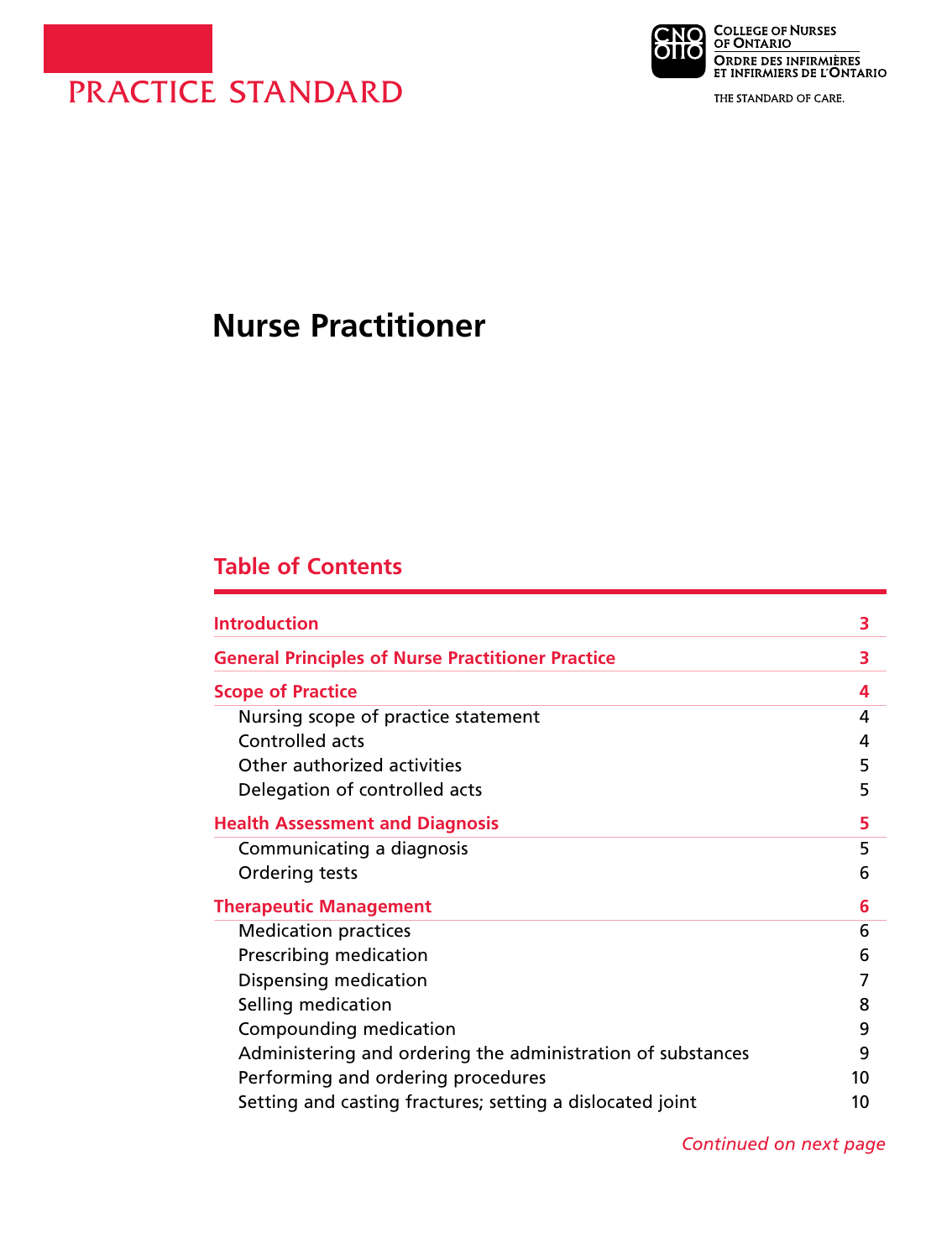# **Table of Contents** *continued*

| <b>Ethical Practice</b>                                                     | 10 |
|-----------------------------------------------------------------------------|----|
| Conflict of interest                                                        | 10 |
| Discontinuing the Nurse Practitioner-client relationship                    | 11 |
| <b>Interprofessional Care</b>                                               | 12 |
| Collaboration                                                               | 12 |
| Consultation                                                                | 12 |
| Referral                                                                    | 13 |
| Providing orders                                                            | 13 |
| Glossary                                                                    | 14 |
| <b>Appendix: Medication Management and Storage for Nurse</b>                |    |
| <b>Practitioners in Independent Practice</b>                                | 16 |
| Decision Tree for Nurse Practitioners: Deciding To Perform a Controlled Act | 17 |
| <b>References</b>                                                           | 18 |



**COLLEGE OF NURSES** OF ONTARIO **ORDRE DES INFIRMIÈRES** ET INFIRMIERS DE L'ONTARIO

THE STANDARD OF CARE.

#### **VISION**

Leading in regulatory excellence

#### **MISSION** Regulating nursing in the public interest

*Nurse Practitioner* Pub. No. 41038

#### ISBN 978-1-77116-041-4

Copyright © College of Nurses of Ontario, 2016.

Commercial or for-profit redistribution of this document in part or in whole is prohibited except with the written consent of CNO. This document may be reproduced in part or in whole for personal or educational use without permission, provided that:

• Due diligence is exercised in ensuring the accuracy of the materials reproduced;

• CNO is identified as the source; and

• The reproduction is not represented as an official version of the materials reproduced, nor as having been made in affiliation with, or with the endorsement of, CNO.

First Published May 1998

Revised March 2003 as *Standards of Practice for Registered Nurses in the Extended Class* (Revised 2003) (ISBN 1-894557-33-6), Reprinted as Extended Class in 2004, Revised March 2003 as *Standards of Practice for Registered Nurses in the Extended Class (Revised 2003)*  ISBN 1-894557-37-9, reprinted December 2005. Revised June 2008 as *Nurse Practitioners*. (ISBN 1-897308-50-7), Updated June 2009.

Revised October 2011 as *Nurse Practitioner*. Updated January 2016 for Providing orders.

This document is referenced in Section 20 of Ontario Regulation 275/94 under the *Nursing Act, 1991* as *Standards of Practice for Registered Nurses Who Hold an Extended Class Certificate of Registration*.

Additional copies of this document may be obtained by contacting CNO's Customer Service Centre at 416 928-0900 or toll-free in Ontario at 1 800 387-5526.

College of Nurses of Ontario 101 Davenport Rd. Toronto, ON M5R 3P1

www.cno.org

Ce fascicule existe en français sous le titre : *Infirmières autorisées de la catégorie spécialisée*, n° 51038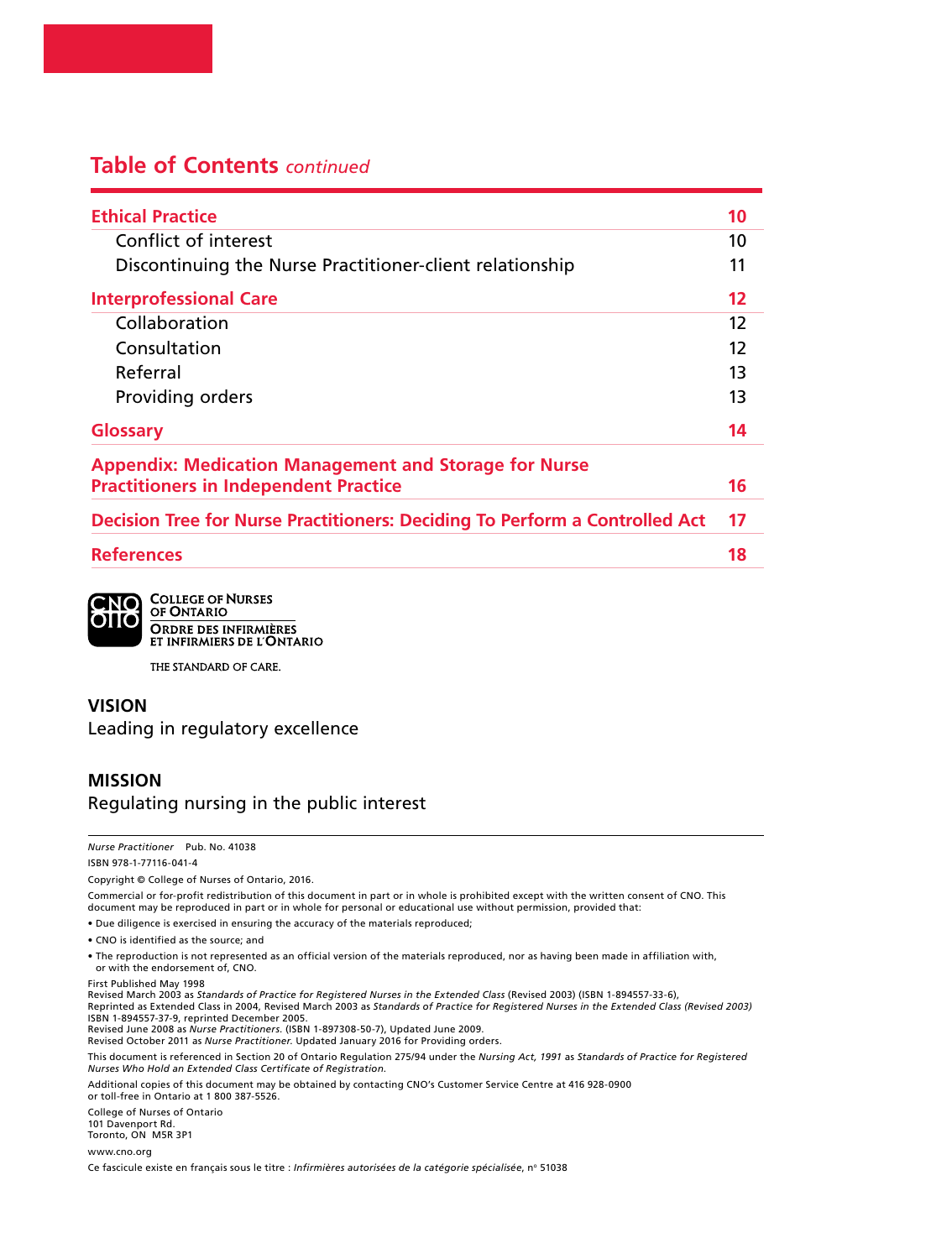

*Nursing standards are expectations that contribute to public protection. They inform nurses of their accountabilities and the public of what to expect of nurses. Standards apply to all nurses regardless of their role, job description or area of practice. – College of Nurses of Ontario*

#### **Introduction**

This document replaces the 2008 *Nurse Practitioners* practice standard. It outlines the nursing practice expectations for all Nurse Practitioners (NPs). (For more NP practice resources, visit **www.cno.org/np**.)

The College of Nurses of Ontario (the College) establishes standards of nursing practice to protect the public interest. A practice standard is an authoritative statement that describes the required behaviour of every nurse<sup>1</sup> and is used to evaluate individual performance.2 It could be considered professional misconduct if a nurse fails to comply with College practice standards.

NPs are Registered Nurses (RNs) in the Extended Class [RN(ECs)] who have additional nursing education and experience. NP **competencies**3 build and expand upon RN competencies. NPs have, and demonstrate in practice, the competencies to use their legislated authority to diagnose, **order** and interpret diagnostic tests, prescribe pharmaceuticals and perform procedures.<sup>4</sup>

The College currently registers NPs in one or more of the following **specialty certificates**:

- Nurse Practitioner-Primary Health Care (NP-PHC)
- Nurse Practitioner-Paediatrics (NP-Paediatrics)
- Nurse Practitioner-Adult (NP-Adult).5

The specialty certificate refers to a specific **client** population; in the case of Primary Health Care, the client population is "family all ages." It does not refer to a clinical focus (for example, cardiology or diabetes) or a practice sector (for example, acute care). The College does not restrict the clinical areas or sectors in which NPs work.

NP practice is grounded in the values, knowledge and theories of professional nursing practice. It emphasizes health promotion and the prevention of illness, injury and complications for clients. NPs work with diverse client populations in a variety of contexts and practice settings across the healthillness continuum. They are a resource to clients, other nurses and health care professionals, and they provide leadership in advocating for clients.<sup>6</sup>

## **General Principles of Nurse Practitioner Practice**

The following are general principles that apply to all aspects of NP practice.

NPs are accountable for:

- Their decisions and actions.
- Working within their legal **scope of practice** and their level of knowledge, skill and judgment.7
- Complying with all College practice documents.
- Knowing and complying with legislation that applies to individual practice settings and sectors.
- Limiting their practice to a client population that is appropriate for the specialty certificate they hold, specifically Adult or Paediatrics. NPs may provide health care services to clients outside the population group in limited circumstances. This occurs when they have the specific knowledge, skill and judgment required, and only when the decision to provide care is

<sup>&</sup>lt;sup>1</sup> In this document, nurse refers to Registered Practical Nurse (RPN), Registered Nurse (RN) and Nurse Practitioner (NP).

<sup>&</sup>lt;sup>2</sup> (National Framework for Nursing Standards, 2008)

 $3$  Bolded terms are defined in the glossary on p. 14.

<sup>4</sup> Adapted from (Canadian Nurses Association, 2009)

<sup>&</sup>lt;sup>5</sup> This document uses the term NP throughout. NP refers to the three specialty certificates unless otherwise indicated.

<sup>&</sup>lt;sup>6</sup> Adapted from (Canadian Nurses Association, 2010)

 $<sup>7</sup>$  The Decision Tree for NPs on p. 17 can help NPs make decisions about performing procedures.</sup>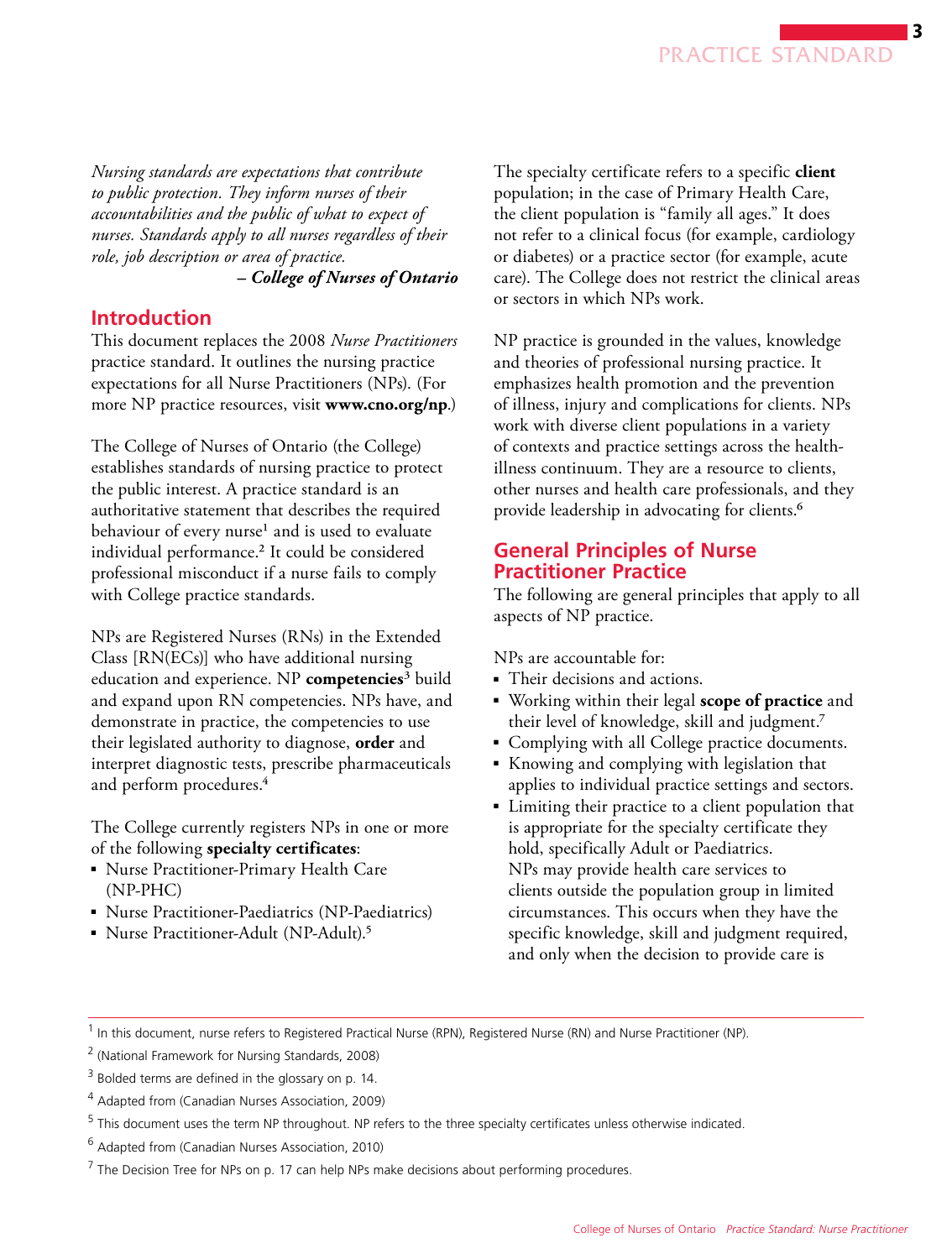based on the client's best interest. For example, an NP-Paediatrics may continue to provide health care services to a client who is now a young adult with a life-limiting chronic disease if that NP has the competencies and expertise, because it would promote continuity of care and meet the client's needs.

If NPs provide health care services to clients outside the population group, then they should ensure clients and members of the health care team are aware of their specialty certificate.

- Collaborating with, and determining the perspectives and goals of clients and substitute decision-makers, and incorporating these into the plan of care.
- Demonstrating the core competencies described in the *Canadian Nurse Practitioner Core Competency Framework*,8 as appropriate for the client population.
- Considering the following criteria in their clinical decision-making:
	- ◗ the best available evidence to guide client care decisions
	- ◗ whether the intervention is clinically indicated
	- ◗ contraindications and precautions
	- ◗ risks and benefits, and
	- ◗ specific client needs and circumstances. The above criteria apply to all clinical interventions, including but not limited to:
	- ◗ ordering and performing tests
	- ◗ ordering and performing procedures and treatments
	- ◗ prescribing, **dispensing**, selling and compounding **medication**, and
	- ◗ administering substances by injection or inhalation.
- Obtaining informed consent when ordering or performing client care, tests and interventions.
- Documenting all aspects of their practice, including but not limited to:
	- ◗ assessments
	- ◗ tests they have ordered or performed and that the results have been reviewed
	- ◗ diagnoses
- ◗ procedures or interventions they have ordered or performed
- ◗ that consent was obtained
- ◗ communication with clients, and
- ◗ consultation with others, referrals made to and received from others.
- Keeping current in clinical NP practice to maintain their competence in the areas of health assessment, diagnosis and therapeutics in the treatment of clients. Such practice involves the use of advanced nursing knowledge, decision-making and skills. It requires direct interaction with clients, and is conducted with a population that is appropriate for the specialty certificate(s) they hold.
- Completing the College's Quality Assurance Program requirements.<sup>9</sup>
- Using the **protected title** Nurse Practitioner (NP) or Registered Nurse Extended Class [RN(EC)]. NPs can choose to add their specialty certification(s) to their title as well: NP-Adult, NP-Paediatrics, and NP-PHC. NPs do not use other variations of the NP title.

# **Scope of Practice**

The *Regulated Health Professions Act, 1991* (RHPA) and *Nursing Act, 1991* set the legislative framework for the practice of nursing. Key components of the legislative framework are a scope of practice statement and a number of **controlled acts**.

#### **Nursing scope of practice statement**

The following statement applies to all nurses:

*The practice of nursing is the promotion of health and the assessment of, the provision of care for and the treatment of health conditions by supportive, preventive, therapeutic, palliative and rehabilitative means in order to attain or maintain optimal function (Nursing Act, 1991).* 

## **Controlled acts**

Under the *Nursing Act*, NPs are authorized to perform the following controlled acts: 1) Communicating to a client, or a client's

<sup>◗</sup> treatments they have ordered or administered

<sup>&</sup>lt;sup>8</sup> (Canadian Nurses Association, 2010)

<sup>9</sup> For more information, visit **www.cno.org/qa**.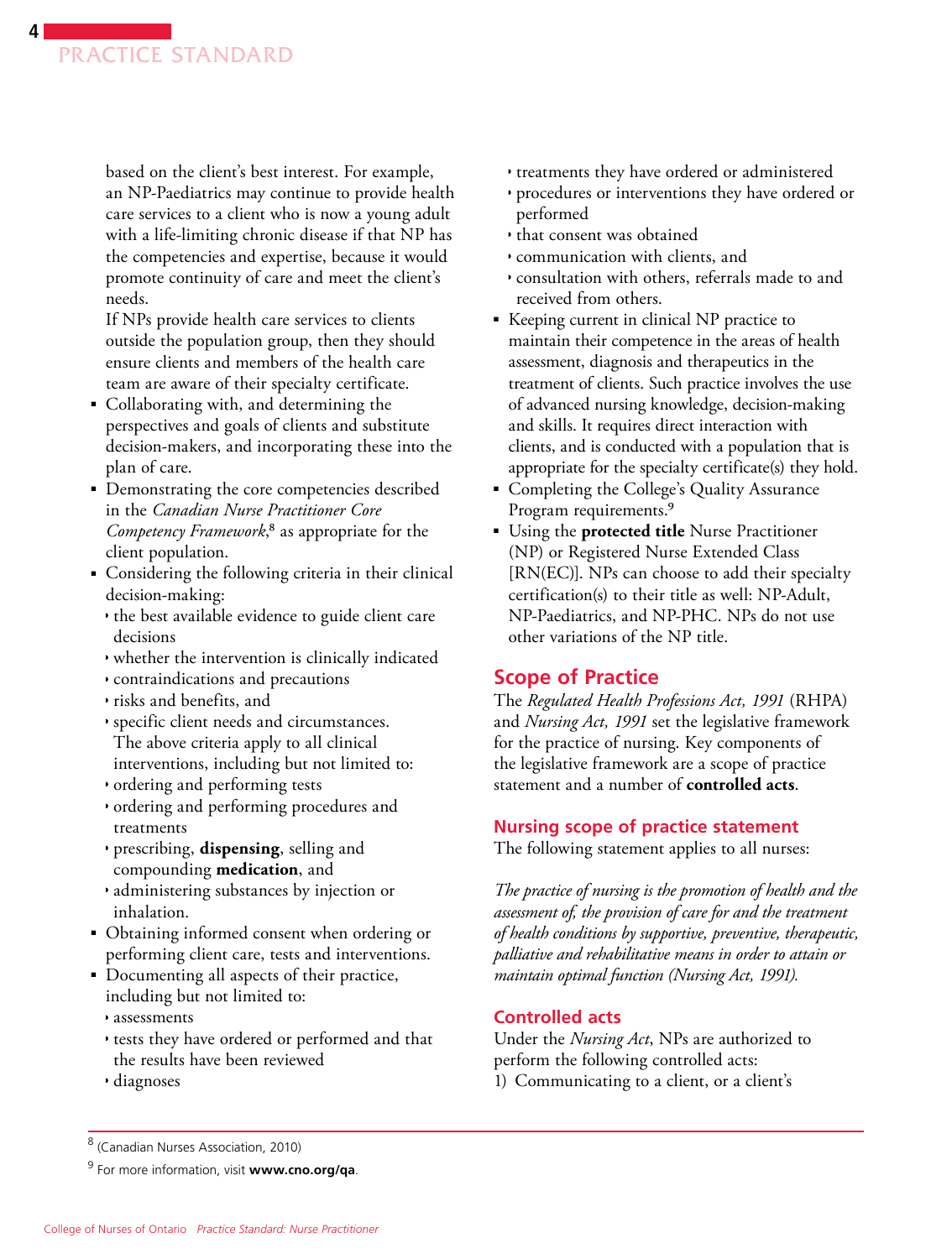

representative, a diagnosis made by the NP identifying as the cause of the client's symptoms, a disease or disorder.

- 2) Performing a procedure below the dermis or a mucous membrane.
- 3) Putting an instrument, hand or finger,
	- i. beyond the external ear canal
	- ii. beyond the point in the nasal passages where they normally narrow
	- iii. beyond the larynx
	- iv. beyond the opening of the urethra
	- v. beyond the labia majora
	- vi. beyond the anal verge, or
	- vii. into an artificial opening of the body.
- 4) Applying or ordering the application of a prescribed form of energy.10
- 5) Setting or casting a fracture of a bone or dislocation of a joint.
- 6) Administering a substance, by injection or inhalation, in accordance with the regulation, $11$ or when it has been ordered by another health care professional who is authorized to order the procedure.
- 7) Prescribing, dispensing, selling or **compounding** a drug in accordance with the regulation.<sup>12</sup>

#### **Other authorized activities**

The following is not an exhaustive overview of the tests that NPs can order, but reflects tests that are not captured by the controlled acts scheme yet require specific authorization under provincial legislation. NPs are authorized under the *Healing Arts Radiation Protection Act* to order X-rays.13 They are permitted under regulations of the *Laboratory and Specimen Collection Centre Licensing Act* to order laboratory tests.

#### **Delegation of controlled acts**

NPs cannot **delegate** the following controlled acts: ■ prescribing, dispensing, selling or compounding

medication

- ordering the application of a form of energy, or
- setting a fracture or joint dislocation.

The above limits on delegation do not impede an NP's ability to authorize **directives**.14

## **Health Assessment and Diagnosis**

#### **Communicating a diagnosis**

When communicating a diagnosis, NPs are accountable for:

- Performing an advanced comprehensive, or focused, health assessment, as appropriate for the client's situation.
- Considering assessments conducted by other health care professionals (for example, vital signs completed by another nurse), as appropriate.
- Considering the **differential diagnoses**.
- Ordering tests, as appropriate.
- Reviewing test results and interpretative reports made by other health care professionals. NPs may be required to interpret test results prior to receiving an interpretive report from another health care professional (for example, during emergency care or when practising in remote settings). If additional or different information is determined after receiving the report, the NP notifies the client and adjusts the treatment plan as appropriate.

NPs may communicate a diagnosis to clients who were assessed by another health care professional if the NP has reviewed the assessment and other relevant findings (for example, diagnostic tests).

When communicating diagnoses, NPs discuss with clients:

- relevant clinical information
- treatment plans and next steps, and
- expected outcomes/prognosis.

13 Visit **www.cno.org/np** for information on the X-rays NPs can order.

<sup>10</sup> Visit **www.cno.org/np** for information on the forms of energy NPs can apply and/or order.

 $11$  The requirements of the regulation are described on pp. 9-10.

 $12$  The requirements of the regulation are described on pp. 6-9.

<sup>14</sup> For further information about delegation and directives, refer to the College's *Authorizing Mechanisms* and *Directives* practice documents at **www.cno.org/publications**. Additional resources are available at the Federation of Health Regulatory Colleges of Ontario's website, at www.regulatedhealthprofessions.on.ca.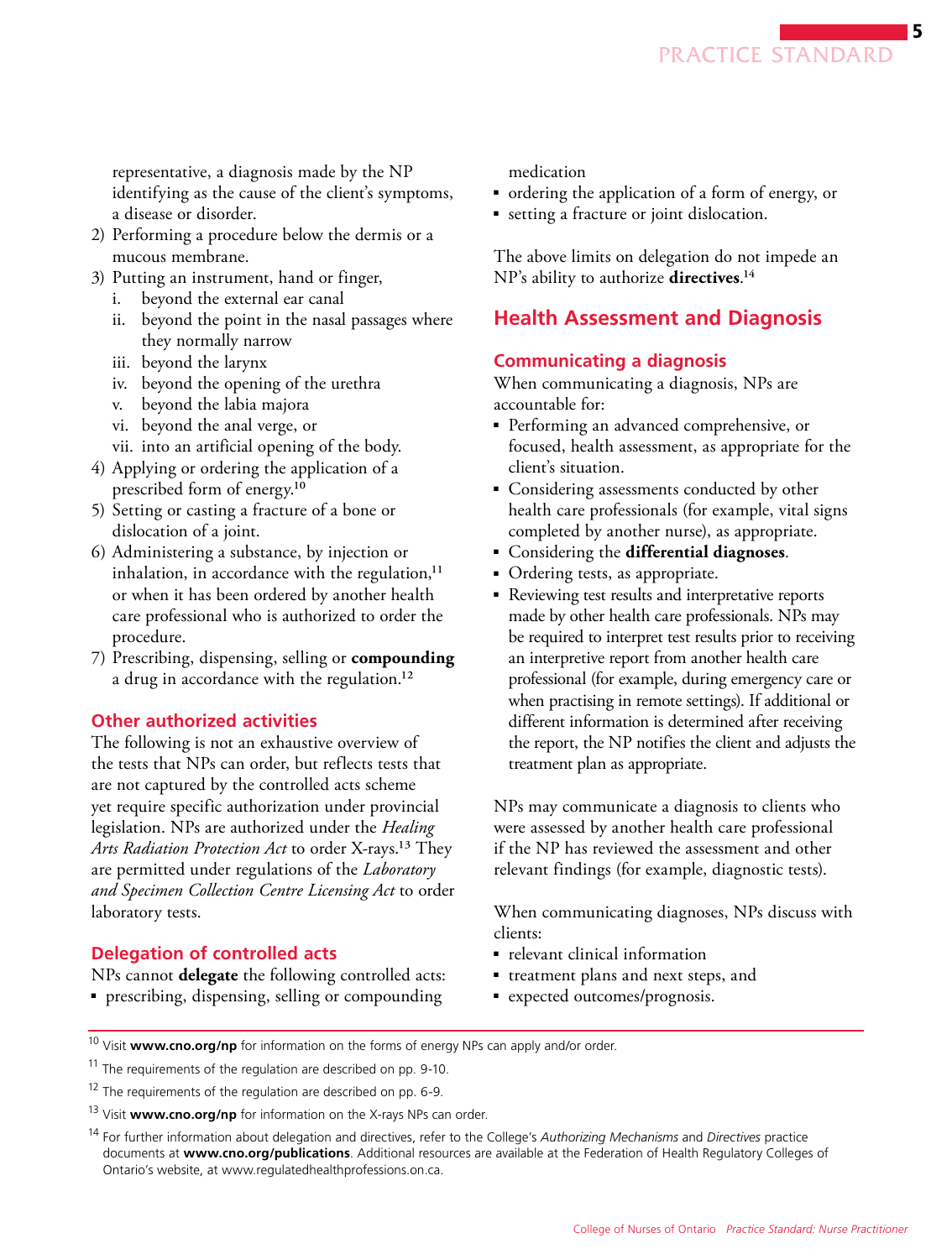

NPs may also communicate diagnoses that were made in collaboration or consultation with another health care professional (for example, a physician).

#### **Ordering tests**

NPs order tests for various purposes, including but not limited to assessing, diagnosing, monitoring, screening and treating clients.

When ordering tests, NPs are accountable for:

- explaining to the client the clinical significance of, and rationale for, the test (for example, diagnostic, monitoring, screening)
- discussing the process for communicating results with the client
- communicating in a timely manner clinically significant results and the implications of those results to the client and other health care professionals when appropriate
- avoiding inadvertent duplication of tests when ordering (for example, by taking a thorough client history, reviewing the health record and communicating with other health care professionals involved in the client's care), and
- ensuring appropriate follow up on tests they order by:
- ◗ ensuring there are reliable systems in place to track tests that they have ordered
- ◗ reviewing the results of tests ordered, or ensuring there is a reliable system in place for tests to be reviewed
- ◗ providing timely follow up when required, or ensuring there is a reliable system in place for timely follow up, and
- ◗ making themselves available to receive critical test results from laboratories and diagnostic facilities, or ensuring there is a reliable system in place for such results to be received and communicated in a timely manner.

## **Therapeutic Management**

Therapeutic management includes both pharmaceutical and nonpharmaceutical therapies, interventions and procedures that NPs order and provide. The goal of therapeutic management is to maximize the client's health and wellness potential.

#### **Medication practices**

NPs comply with all applicable federal and provincial legislation related to prescribing, dispensing, selling, compounding and administering medication.

NPs prescribe, dispense, sell and compound medication, and administer substances by injection or inhalation, in a safe and ethical manner, in the best interest of the client, only when there is a **therapeutic professional relationship** with the client and only for therapeutic purposes.

NPs do not prescribe, sell or compound medications that are controlled substances. Directives cannot be used for controlled substances.

#### **Prescribing medication**

NPs prescribe (i.e., order) medication when required to meet the client's needs.

When prescribing medication, NPs are accountable for:

- determining whether the medication provides safe and effective treatment for the client
- reviewing the **best possible medication history**  to obtain a complete understanding of the medication the client is using (the medication history may be conducted by the NP or another qualified health care professional, for example, a pharmacist or another nurse)
- deciding that the medication is warranted
- explaining to the client the rationale for the medication (for example, preventive, therapeutic), expected therapeutic effects (for example, symptom relief), and potential side effects, contraindications and precautions, as appropriate
- monitoring the client's response to treatment, as appropriate
- reporting any adverse reactions,<sup>15</sup> and
- verifying that there are reliable systems in place to prevent prescription fraud, and discussing any concerns with an appropriate person (for example, an employer).

<sup>&</sup>lt;sup>15</sup> Adverse events are reported to MedEffect Canada (Canada Vigilance Program) at www.hc-sc.gc.ca.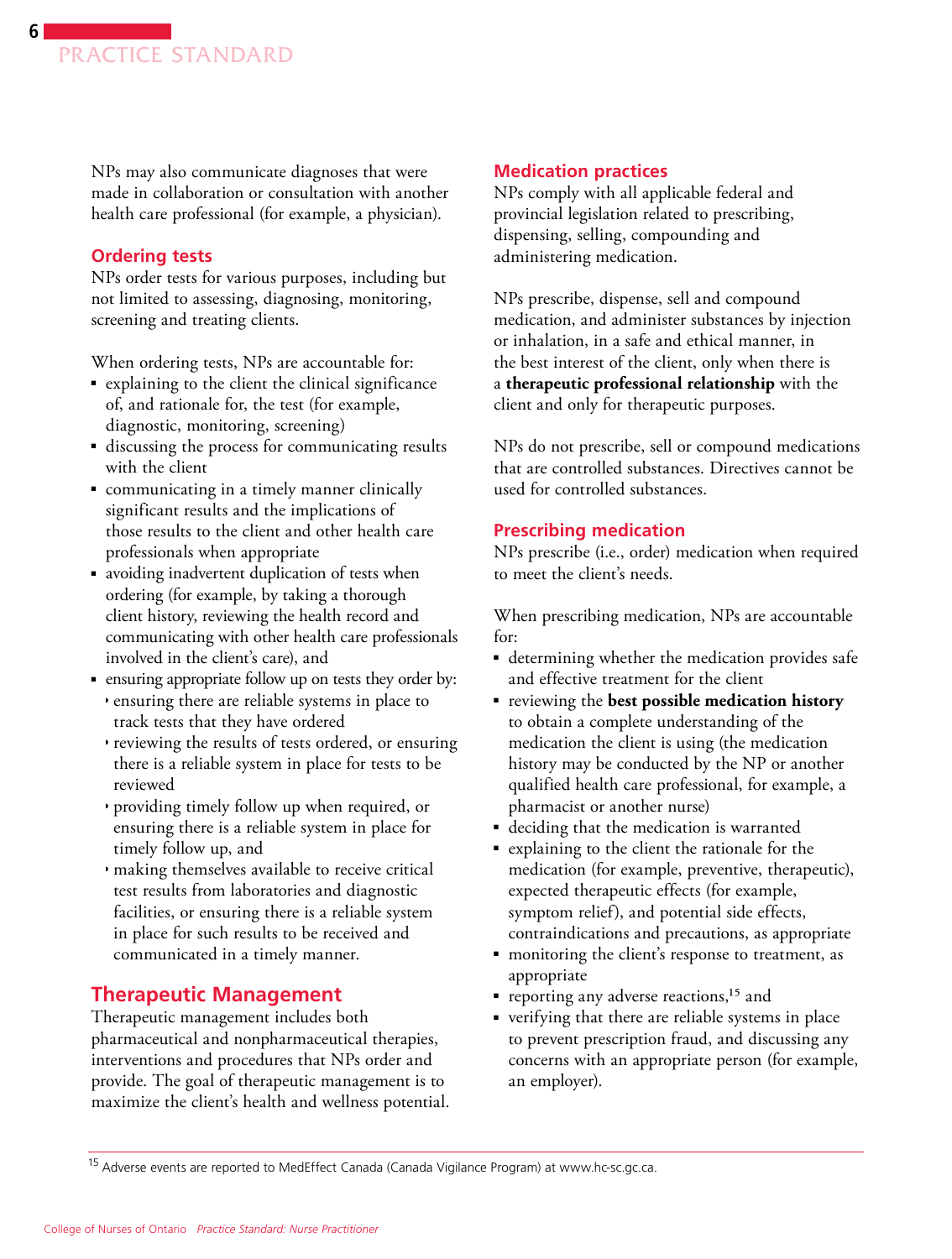7

NPs include the following information on a prescription:

- $\blacksquare$  the client's name and address<sup>16</sup>
- the date
- the name and if applicable, the strength of the medication
- the dose, route of administration, frequency and if applicable, the duration of therapy
- the quantity of medication to be dispensed
- any special instructions
- the number of refills, if applicable, and
- the NP's name, business address, telephone number, protected title, registration number and signature.

NPs include a copy of the prescription, or document the particulars of the prescription, in the client's health record.

When a medication order is part of the client's health record but is not in the form of a prescription (for example, a medication order in a hospital or long-term care home) it requires:

- the date
- the name and if applicable, the strength of the medication
- the dose, route of administration, frequency and if applicable, the duration of the therapy
- any special instructions, and
- the NP's signature and protected title.

## **Dispensing medication**

Dispensing involves the selection, preparation and transfer of one or more prescribed medication doses to a client or his or her representative for administration at a later time. NPs can order medication to be dispensed by another health care professional who has the legal authority to perform the controlled act (for example, a pharmacist).

An NP does not dispense medication in the same context that a pharmacist does. NPs dispense medication that they have prescribed. NPs who

work in a team environment may also dispense medications that have been ordered by a colleague (for example, another NP or a physician).

Although the definition of dispensing refers to medication that has been prescribed, NPs are required to meet the same standards when providing over-the-counter medication for the client's self-administration at a later time.

#### Dispensing involves:

- receiving and reading the medication order (this applies when the NP is dispensing a medication ordered by a colleague on the health care team)
- selecting the medication to dispense
- checking the expiry date
- reconstituting the product, if required
- repackaging the medication, if required
- labelling the product, and
- completing a final physical check to ensure the accuracy of the finished product.

NPs dispense only the quantity of medication required to fulfil a client's needs in circumstances when, according to their assessment of the client, it is established that:

- the client does not have reasonable or timely access to a pharmacy
- the client would not otherwise receive the medication
- the client does not have the financial resources to obtain the medication if it is not dispensed by the NP
- the medication is dispensed as part of a health promotion initiative, or
- the medication is dispensed for the purpose of testing the client's therapeutic response to the medication.17

It is not appropriate for an NP to dispense medication solely for the convenience of the client or another health care professional.

<sup>&</sup>lt;sup>16</sup> Indicate 'no fixed address' if that is the case.

<sup>17</sup> Notwithstanding this circumstance, the *Food and Drugs Act* limits the distribution of medication samples to certain professions (for example, physicians, dentists and pharmacists). For this reason, pharmaceutical companies cannot distribute medication samples to NPs. NPs working with physicians may establish an understanding with them to dispense their medication samples if appropriate for clients.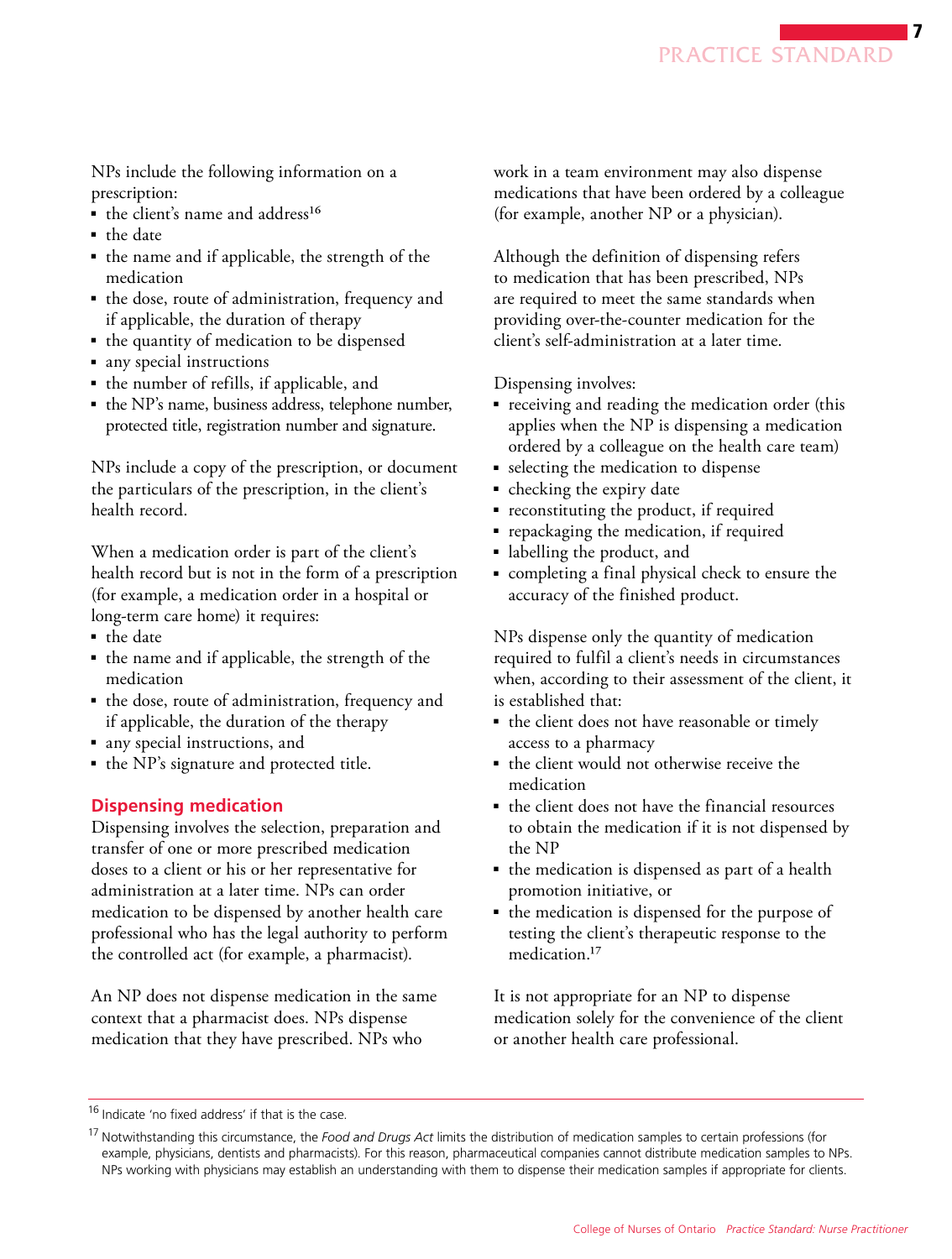When dispensing medication, NPs are accountable for:

- ensuring the medication is appropriate for the client
- withholding the medication when there are concerns about how it has been obtained or stored (for example, if the medication may have been damaged or improperly stored)
- ensuring the medication will not expire before the client is expected to take the last dose
- packaging medication in a container that is appropriate for the client and maintains the integrity of the medication, if the medication needs repackaging
- labelling the medication container or packaging with the following required information:
	- ◗ an **identification number**, if applicable
	- ◗ the client's name
	- ◗ the date the medication is dispensed
	- ◗ the name and if applicable, the strength of the medication
	- ◗ the manufacturer of the medication, if available
	- ◗ the dose, route of administration, frequency and if applicable, the duration of the therapy
	- ◗ the quantity of medication dispensed
	- ◗ any special instructions
	- ◗ the expiry date of the medication, if applicable
	- ◗ the NP's name and protected title,
	- ◗ the name, address and telephone number of the organization from which the drug is dispensed, and
	- ◗ for medication that was not prescribed by the NP, the prescriber's name and title.
- providing education to the client, or client's representative, that includes the purpose of the medication, dosage regime, special instructions, expected benefits, side effects and storage requirements
- handing the medication directly to the client or the client's representative, and
- documenting in the health record specifics of the medication dispensed, including:
	- ◗ the rationale for dispensing the medication, specifically including which circumstance<sup>18</sup> applies, and

◗ the particulars from the label that are not already reflected in the client's health record (identification number; medication name, strength, and manufacturer; directions for use; special instructions; quantity dispensed and expiry date).

#### **Selling medication**

Selling medication is not a routine feature of nursing practice; therefore, NPs sell medication in limited circumstances. They can only sell medication that they have prescribed and when they have reasonable grounds to believe that the medication was procured from a reputable and legitimate source and appropriately stored. It is not appropriate for NPs to sell medication solely for the convenience of clients.

When selling medication, NPs must establish, based on their assessment of the client, one of the following circumstances:

- the client does not have reasonable or timely access to a pharmacy
- the client would not otherwise receive the medication
- the client does not have the financial resources to obtain the medication if it is not sold by the NP, or
- the medication is sold as part of a health promotion initiative.

When NPs document that a drug has been sold, they include:

- the rationale for selling the medication, specifically including which circumstance<sup>19</sup> applies to permit the sale, and
- the price charged.<sup>20</sup>

When selling medication, NPs are accountable for:

- dispensing<sup>21</sup>, administering or ordering the administration of the medication, and
- ensuring that the medication will not expire before the client is expected to take it.

<sup>&</sup>lt;sup>18</sup> The circumstances are listed on p. 7.

<sup>&</sup>lt;sup>19</sup> The circumstances are listed on p. 8.

<sup>&</sup>lt;sup>20</sup> NPs cannot charge more than the actual cost of the drug. For example, the NP cannot adjust the price of the medication to account for the overhead, or any other expense incurred.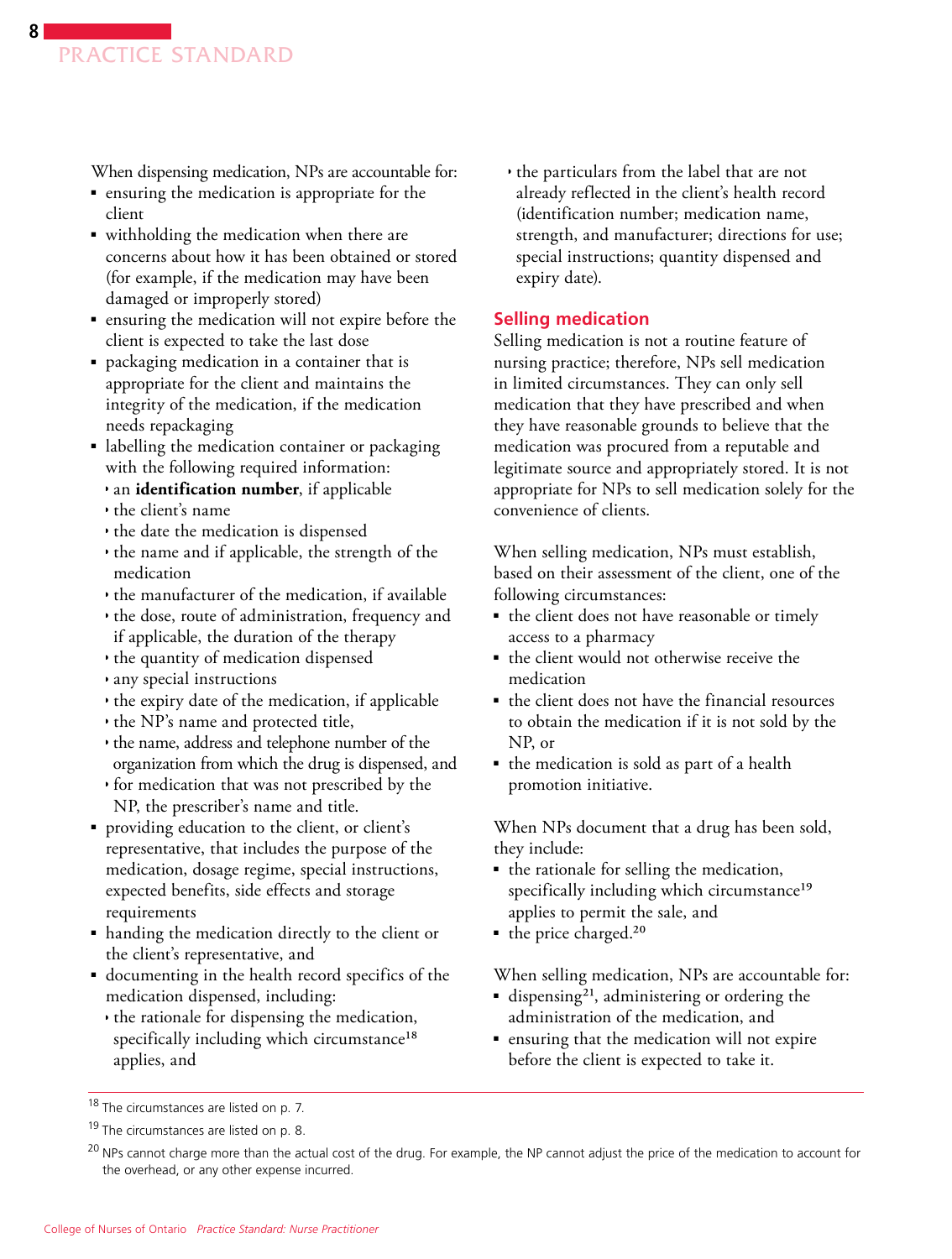9

#### **Compounding medication**

Compounding medication is not a routine procedure in nursing practice. NPs can only compound medication that they have prescribed and only medications that involve mixing two or more non-sterile creams or ointments for topical use.

When compounding medication, NPs must establish, based on their assessment of the client, one of the following circumstances:

- the client does not have reasonable or timely access to a pharmacy
- the client would not otherwise receive the medication, or
- the client does not have the financial resources to obtain the compounded cream or ointment if it is not compounded by the NP.

When compounding medication, NPs are accountable for:

- dispensing or administering the medication
- ensuring that the substances used to create the medication have been procured from a legitimate source and appropriately stored
- ensuring that the substances used to create the medication will not expire before the client is expected to complete its use
- ensuring an appropriate environment for compounding the medication
- packaging and storing the medication appropriately, if applicable,<sup>22</sup> and
- labeling the package with the following information:23
	- ◗ an identification number, if applicable
	- ◗ the client's name
	- ◗ the date the medication was compounded
	- ◗ the date the medication was dispensed, if different from above
	- ◗ the identification of substances used to create the

compounded medication, including their names, strength and manufacturer

- ◗ the percentage of each substance used to create the compounded medication
- ◗ the quantity of compounded medication in the package
- ◗ the instructions for use and any special
- instructions (for example, storage requirements) ◗ the expiry date24
- ◗ the name and protected title of the NP, and
- ◗ the name, address and telephone number of the organization where the medication was compounded.

When NPs document that a medication has been compounded, they include:

- the rationale for compounding the medication, specifically including which of the circumstances applied,25 and
- the particulars from the label that are not already reflected in the client's health record (identification number; names, strength and manufacturer of each substance used; the percentage of each substance used; directions for use; special instructions; quantity prepared and expiry date).

## **Administering and ordering the administration of substances**

NPs administer and order the administration of substances by injection or inhalation for various purposes, including but not limited to preventing illness or disease, assessing, diagnosing, monitoring, screening and treating a client.

Such substances include, but are not limited to medication, diagnostics (for example, TB skin test), blood, blood components and medical gases (for example, oxygen).

 $21$  If the medication is dispensed, the requirements for dispensing a medication on p. 8 apply.

<sup>&</sup>lt;sup>22</sup> This does not apply if all of the compounded medication is immediately administered to the client.

<sup>23</sup> See note 22 above.

<sup>&</sup>lt;sup>24</sup> The expiry date of the compounded medication will be the earliest date of the substances used in the compound.

<sup>&</sup>lt;sup>25</sup> The circumstances are listed on p. 9.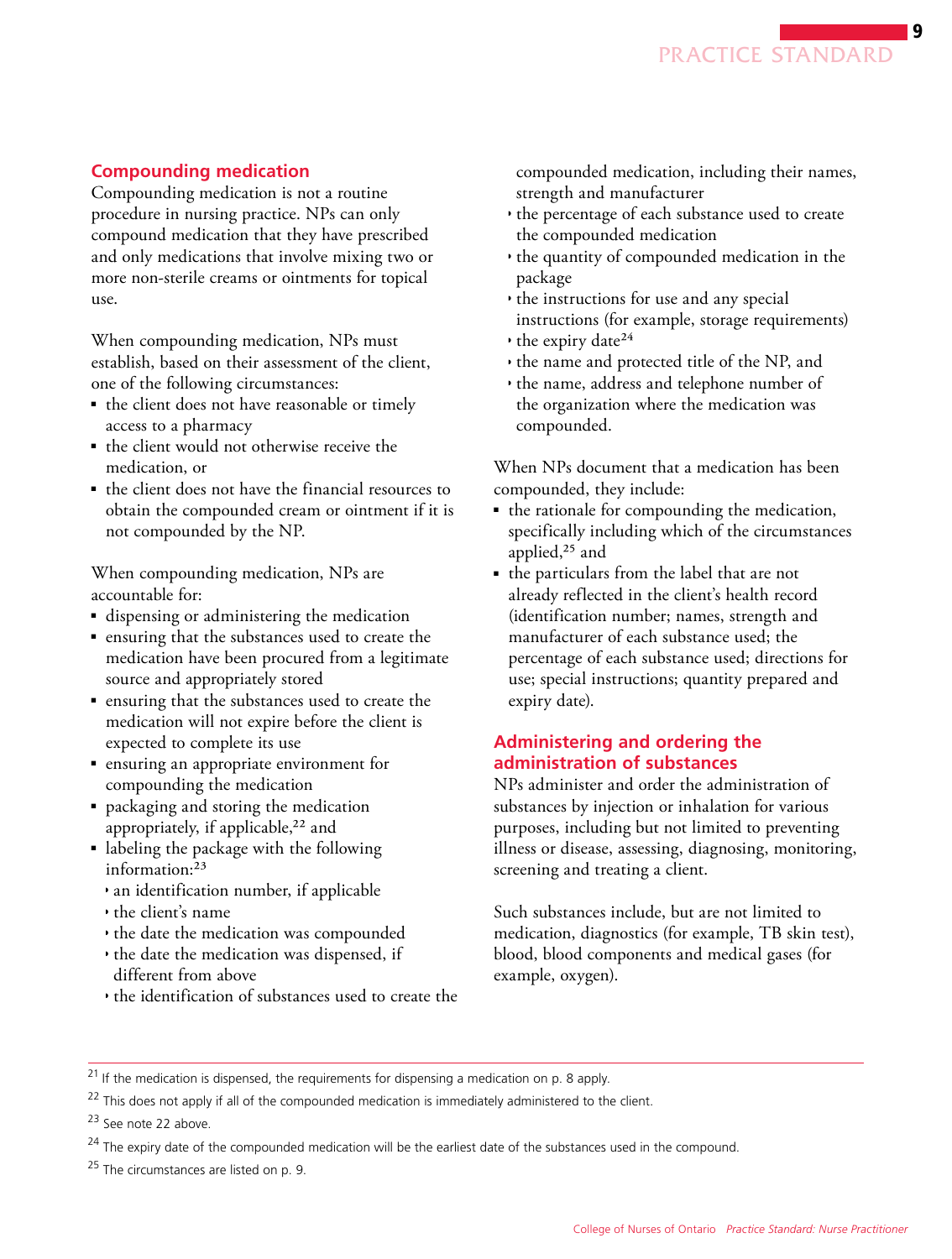When administering or ordering the administration of substances, NPs are accountable for:

- meeting the expectations associated with prescribing medication as outlined on p. 6, and
- ensuring they have the necessary resources to manage potential outcomes in situations where they are administering the substance themselves.

## **Performing and ordering procedures**

NPs perform and/or order procedures for the purposes of assessing, diagnosing, monitoring, screening and treating clients.

When performing or ordering procedures, NPs are accountable for:

- deciding that the procedure is warranted
- explaining to clients the details of, and rationale for, the procedure (for example, assessment, diagnostic or therapeutic), as appropriate
- explaining to clients what they can expect from the procedure, including but not limited to expected therapeutic effect, expected recovery, side effects, special instructions and precautions, and
- communicating clinically significant results and findings, and the clinical implications of those results and findings to the client and other health care professionals as appropriate.

When performing procedures, NPs are accountable for:

- ensuring they have the necessary resources available to perform the procedure appropriately and safely, and to manage potential outcomes associated with the procedure
- ensuring that the client has been prepared appropriately, and
- ensuring there is an appropriate environment for conducting the procedure.

#### **Setting and casting fractures; setting a dislocated joint**

When setting, reducing and casting fractures and reducing dislocated joints, NPs are accountable for:

■ ensuring they have the necessary resources available to perform the procedure appropriately and safely, and to manage potential outcomes associated with the procedure

- ensuring there is appropriate preparation of the client
- ensuring there is an appropriate environment for conducting the procedure
- explaining special instructions, precautions, expected recovery and anticipated side effects to the client, and
- arranging the appropriate referrals and follow up for the client.

NPs reduce and/or set fractures and dislocated joints in limited circumstances.

#### **Fractures**

NPs set simple (i.e., closed), undisplaced, stable fractures.

NPs reduce closed, displaced, non-comminuted fractures of digits. NPs reduce other closed, displaced, non-comminuted, fractures only in consultation with a physician.

NPs do not reduce fractures when:

- surgical intervention is required (for example, open fractures)
- there is significant involvement of, or damage to, blood vessels, ligaments, nerves or muscles
- the growth plate or epiphysis is involved, or
- a joint, pelvis or femur is involved.

Once the fracture is appropriately reduced and immobilized, it may be casted by the NP as appropriate.

## **Dislocations**

With the exception of digits and radial head dislocations, NPs reduce other dislocated joints in consultation with a physician.

# **Ethical Practice**

## **Conflict of interest**

NPs recognize and ethically manage actual, potential and perceived **conflicts of interest**. In their practice, NPs do not:

■ Obtain any **benefit** from prescribing, dispensing, selling or compounding medication.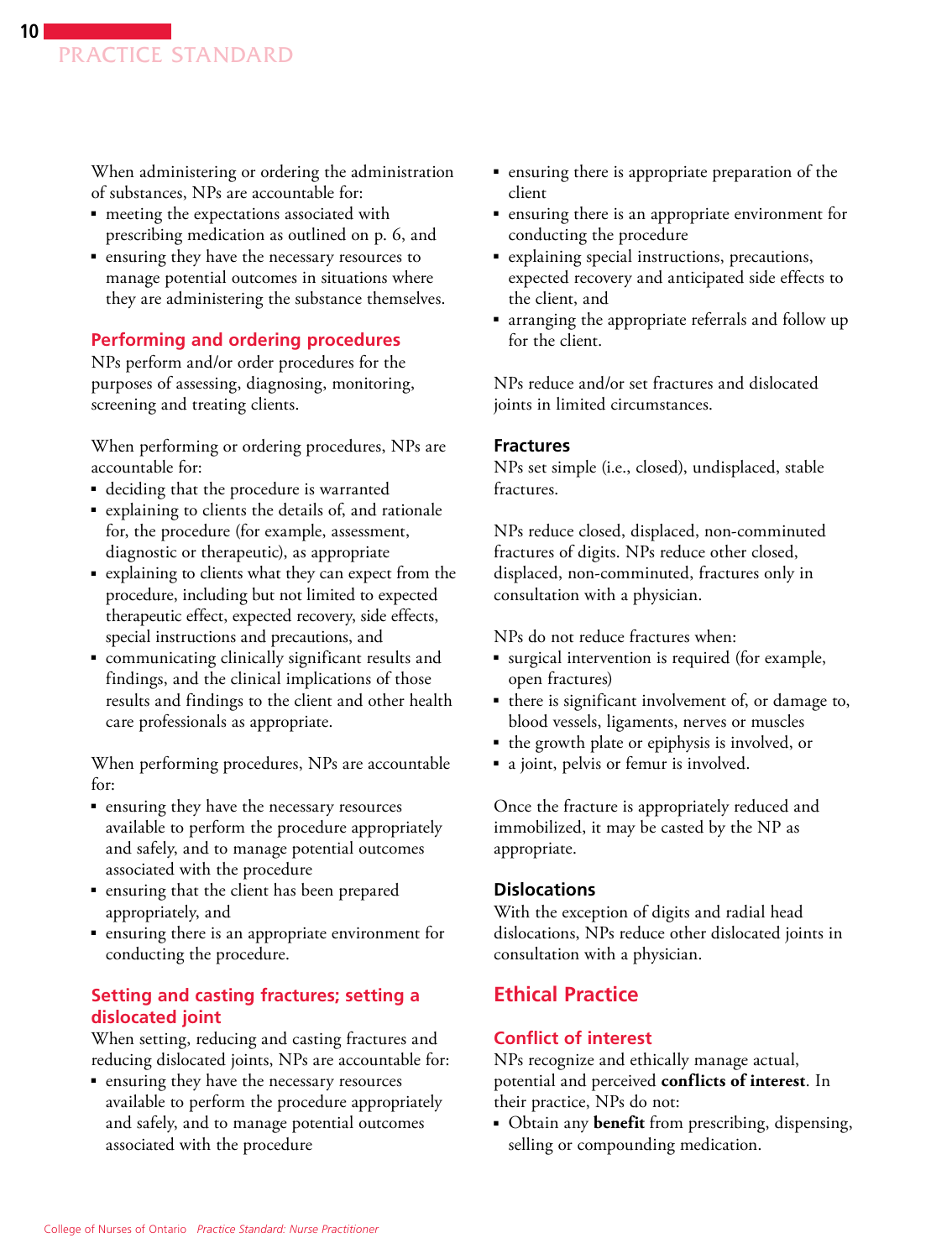- **Advertise** the fact that they dispense, sell or compound medication. (NPs can advertise a health campaign or initiative, for example, an immunization campaign.)
- Charge more than the actual cost for any medication sold to clients (for example, the NP cannot adjust the price of the medication to account for overhead, or any other expense incurred).
- Use their professional designation to endorse or promote one treatment option over another.26 They must base treatment decisions on the best available evidence from appropriate, objective sources, clinical judgment and client needs and, whenever feasible, client choice.
- Prescribe medication to themselves.
- Prescribe or dispense medication for a family member, except:
	- ◗ to treat a client's **minor episodic condition** in a timely manner only when there is no other prescriber available,27 or
	- ◗ to intervene in an **emergency situation** only when there is no other prescriber immediately available.28

#### **Discontinuing the Nurse Practitioner-client relationship**

An NP's primary obligation is the provision of safe and ethical professional nursing services to clients. According to regulations under the *Nursing Act*, nurses may only discontinue professional services that are needed if:

- the client requests discontinuation
- alternative or replacement services are arranged, or
- the client is given a reasonable opportunity to arrange alternate or replacement services.<sup>29</sup>

Primary health care represents the comprehensive ongoing continuum of care for a client. NPs who provide primary health care services<sup>30</sup> make decisions that significantly influence a client's overall access to a wide range of essential health services. Discontinuing primary health care services may lead to negative outcomes for clients and create an ethical dilemma for NPs.

NPs should advocate for employer policies about accepting and discharging clients that are fair and driven by client interest. An NP who provides primary health care services may be required to discontinue her or his therapeutic professional relationship with a client when the therapeutic nurse-client relationship is eroded to the point that it is irreparably undermined and the NP can no longer meet her or his obligations toward the client (for example, due to a complete loss of trust).

Discontinuing the professional relationship when clients still require service is a last resort and only considered after all other options have been exhausted. When contemplating or deciding to discharge a client when professional services are still needed and the client has not requested the discontinuation, NPs are accountable for:<sup>31</sup>

- Engaging in a discussion with clients about issues, as they arise, that undermine the therapeutic nurse-client relationship, including the fact that those issues may lead to a decision that the NP can no longer meet the client's needs. If possible, these discussions should occur over a period of time.
- Working with clients to develop and implement strategies for resolving issues whenever feasible.
- Discussing concerns with, and seeking assistance
- <sup>26</sup> This applies to a wide range of items, including but not limited to: pharmaceuticals, medical equipment, devices, products, natural health products and professional services.

 $^{27}$  If the medication is also being dispensed by the NP, the standards for dispensing outlined on pp. 7-8 apply.

<sup>28</sup> See note 27 above.

- <sup>29</sup> Ontario regulation 799/93 under the *Nursing Act, 1991* (*Professional Misconduct*, section 1, paragraph 5), applies to all members of the College.
- <sup>30</sup> Providing primary health care services is not limited to NPs-PHC. NPs-Adult and NPs-Paediatrics may also work in roles in which they provide ongoing primary health care to clients.
- 31 For more information, refer to the College's *Ethics*, *Conflict Prevention and Management*, *Therapeutic Nurse-Client Relationship*, *Revised 2006*, *Refusing Assignments and Discontinuing Nursing Services* practice documents at **www.cno.org/publications**.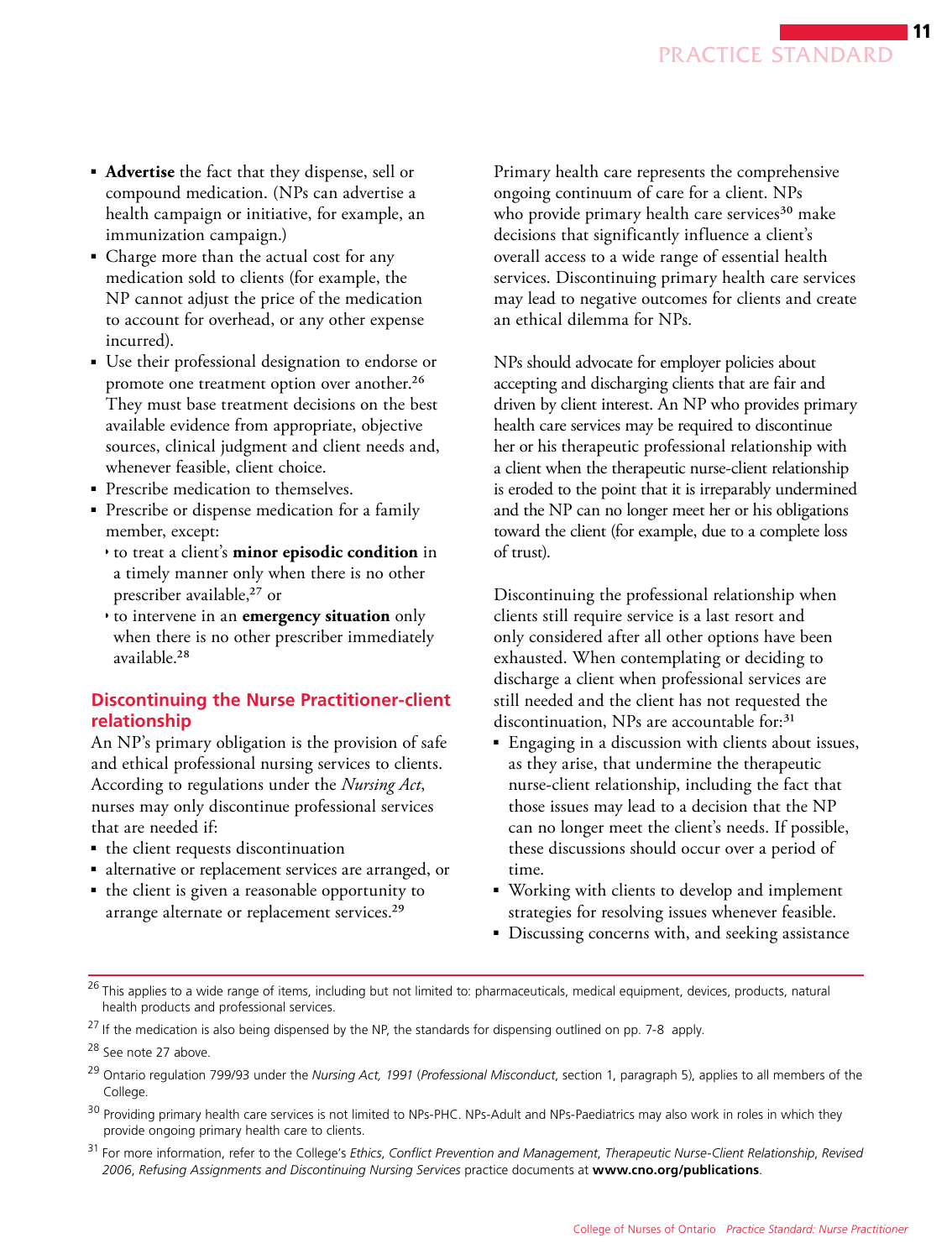from, other members of the health care team in an effort to address issues and identify alternatives to discontinuing the client relationship.

- Discussing with clients the rationale for the decision to discontinue the professional relationship whenever feasible. The decision should be communicated in writing and a copy of the correspondence should be retained in the client's health record.
- Documenting the rationale for a decision to discontinue services, including a description of actions taken to resolve issues prior to the decision.
- Identifying appropriate alternate provider(s) for the client, or allowing sufficient time for clients to make their own arrangements if they wish. (Sufficient time varies, depending on the client. For example, a client with complex health needs may need more time than a client who is relatively healthy.)
- Continuing to provide essential health services to clients, whenever feasible, until such time that another appropriate provider has been identified.
- Obtaining client consent to provide the client's health information to the receiving health care professional to ensure appropriate and safe transfer of care.

# **Interprofessional Care**

Interprofessional care is the provision of comprehensive health care services to clients by multiple health providers who work collaboratively to deliver quality care within and across settings.<sup>32</sup> The goal of interprofessional care is to improve outcomes for clients.33

NPs collaborate and consult with others to achieve outcomes that are in the client's best interest. Others include clients, families, nurses, members of other health care professions, unregulated care

providers, volunteers, administrators, managers and individuals in other social service sectors.

#### **Collaboration**

Collaboration is the cornerstone of interprofessional and **intraprofessional** care. Collaborative practice involves communication, partnership and active participation among health care professionals and clients in a coordinated approach to shared decisionmaking. It is a process that enables the knowledge and skills of various providers to influence client care synergistically and positively.34 Collaboration is a shared responsibility that involves both team and individual accountability for client care. Key elements of effective collaboration are partnership, communication, common goals, shared decisionmaking, mutual trust, mutual respect, autonomy and a feeling of shared responsibility.35, 36

NPs collaborate with other health care professionals, including other nurses as necessary, to ensure that their clients' overall needs are met. Collaboration involves NPs:

- understanding their own roles and contributions
- understanding the roles and contributions of others with whom they work
- understanding when and how to involve others in client care
- working with others, together with clients, to establish a clear and common understanding of the desired outcomes, how client information will be communicated and how they will work together to achieve outcomes, and
- participating in interprofessional conflict resolution as required.

## **Consultation**

Consultation is a form of collaboration. It is an explicit request from one health care professional to another to provide advice and participate in

<sup>32 (</sup>Interprofessional Care Steering Committee, 2007)

<sup>33 (</sup>Canadian Interprofessional Health Collaborative, 2010)

<sup>&</sup>lt;sup>34</sup> Adapted from Ontario College of Family Physicians, HealthForceOntario and Canadian Interprofessional Health Collaborative.

<sup>&</sup>lt;sup>35</sup> Adapted from Canadian Interprofessional Health Collaborative.

<sup>36 (</sup>Canadian Health Services Research Foundation, 2006)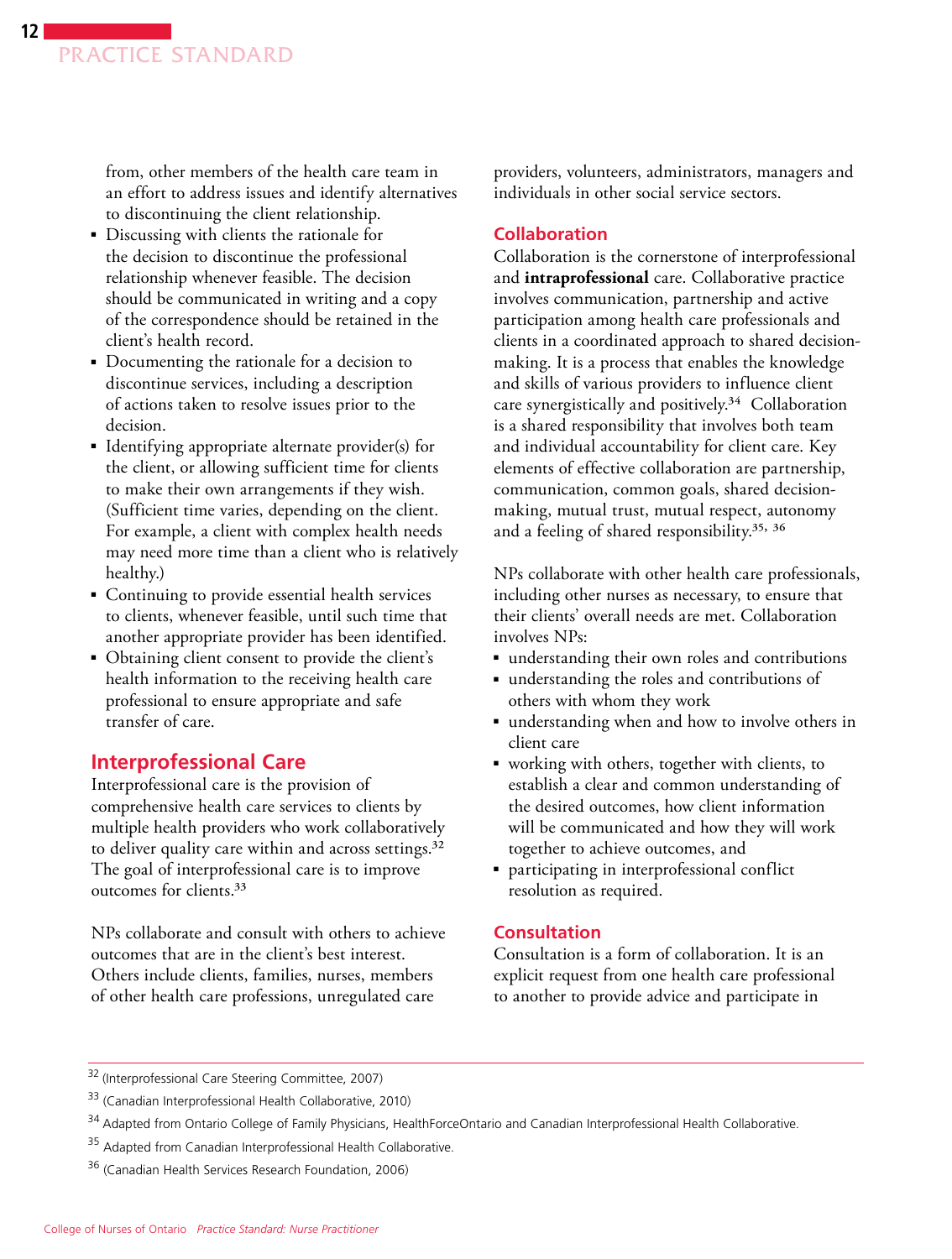the care of a client. Consultation can occur at any phase in client care as appropriate, for example, during health assessment, diagnosis or therapeutic management.

NPs consult and provide consultation to other health care professionals as appropriate to ensure that clients' overall needs are met. Consultation involves NPs:

- identifying, establishing and maintaining a consultative network of other health care professionals, as appropriate, to meet client needs
- consulting other health care professionals when they encounter client care needs beyond the NP legal scope of practice, beyond their individual competencies, or when client care would benefit from the expertise or advice of other health care professionals
- working with other health care professionals to ensure a common understanding of each other's roles, responsibilities and contributions to client care
- working with other health care professionals to establish mutually agreed upon methods for consultation
- explaining the reason for, and level of urgency of, the consultation
- describing the level of consultation requested (for example, an opinion, recommendation, concurrent intervention or immediate transfer of care), and
- ensuring other health care professionals who are providing consultation have access to the client's known health information.

If the consultation has resulted in the need to transfer care, then the decision is made jointly by the NP, the receiving health care professional and the client as appropriate. In this situation, there is a clear transfer of accountability, and the NP discusses with the client, the rationale for transferring care.

#### **Referral**

Referral is a form of consultation. It is an explicit request from one health care professional to another to provide specific health services to address client needs (for example, further investigation, treatment, intervention or a procedure). Referral can result in a time-limited (episodic) intervention provided by the other health care professional, or concurrent management during which both the NP and the other health care professional provide services within their respective areas of expertise.

#### **Providing orders**

When providing orders for client care that are implemented by other health care professionals, including other nurses, NPs are accountable for:

- deciding that the medication, test or procedure is warranted for the client
- documenting the order clearly and completely
- providing verbal orders only in emergency situations or when they are not able to immediately document the order themselves
- ensuring verbal orders get signed, and
- being available to other health care professionals to respond to questions and clarify orders.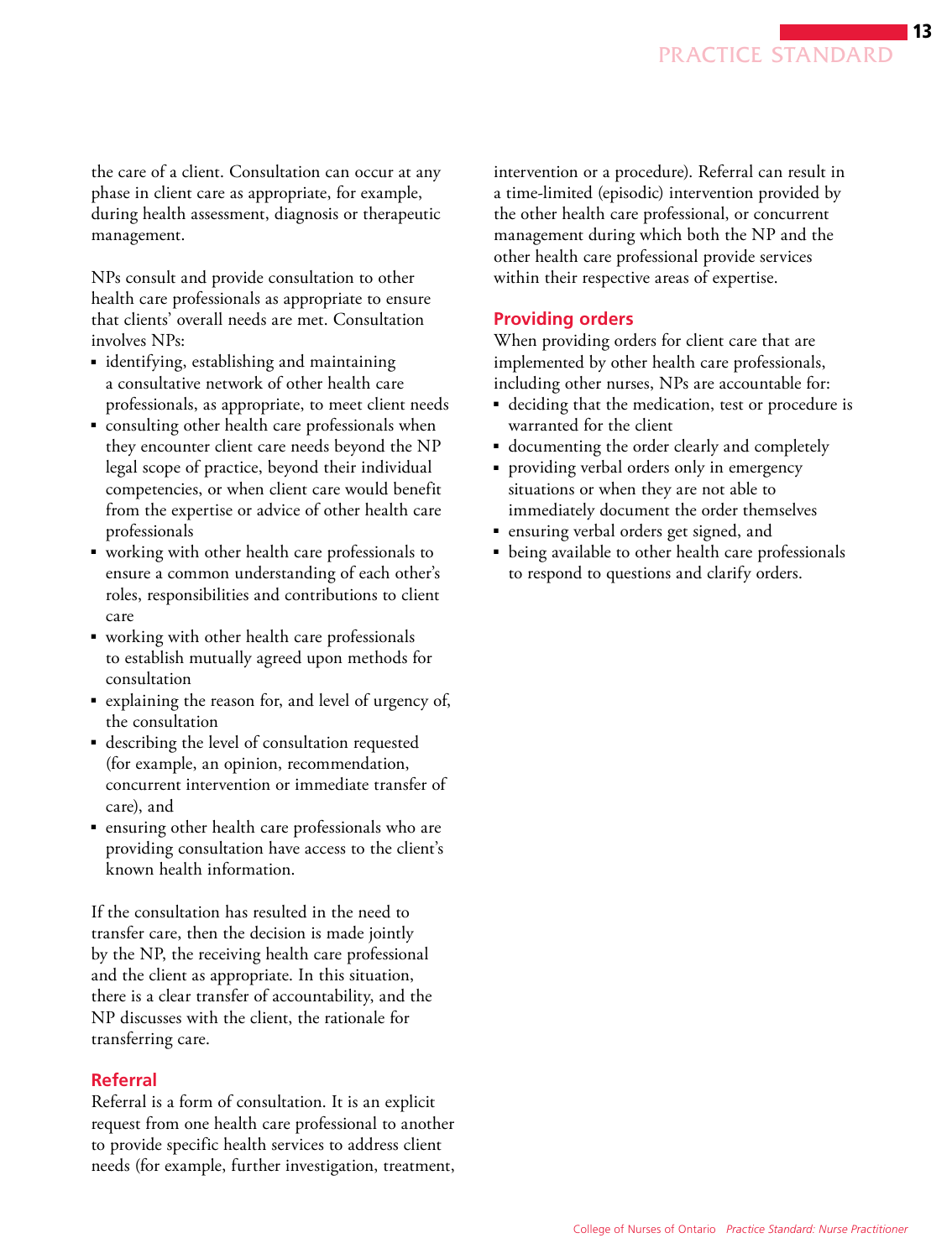#### **Glossary**

**Advertise.** To make known to the general public. It does not include an NP communicating directly to an existing client about professional services.

**Benefit.** Any incentive (financial or nonfinancial), whether direct or indirect, that conflicts with the nurse's professional or ethical duty to a client.

**Best possible medication history.** A thorough inventory of a client's regular medication use (prescribed, as well as over the counter) using a number of different sources of information (for example, the client, health record and family members). Includes the drug name, dose, frequency and route of administration of medications the client is *actually* taking, even though it may differ from what is prescribed.<sup>37</sup> Promotes client safety by avoiding errors and drug interactions.

**Client.** A client may be an individual, family, group or community.<sup>38</sup>

**Compounding.** The act of combining two or more elements to create a distinct pharmaceutical product.39

**Competencies.** The knowledge, abilities, skills, judgment and professional attitude that is required of a nurse to practise safely and ethically within an individual's nursing practice in a designated role and setting.<sup>40</sup>

**Conflict of interest.** A conflict of interest exists when a nurse's personal interests (financial or nonfinancial) could improperly influence her or his professional judgment or interfere with her or his duty to act in the best interest of clients. It is professional misconduct for a nurse to practise while in a conflict of interest.

**Controlled act.** A restricted activity under the *Regulated Health Professions Act, 1991* that is considered potentially harmful if performed by an unqualified person.

**Delegate.** A formal process by which a regulated health care professional who has the legal authority and competence to perform a procedure under one of the controlled acts transfers that authority to others, under certain conditions.<sup>41</sup>

**Differential diagnosis.** The process of systematically comparing clinical findings to determine which of two or more diseases with similar symptoms the client has.<sup>42</sup>

**Directive.** An order for a procedure or series of procedures that may be implemented for a number of clients when specific conditions are met and specific circumstances exist. A directive is always written by a regulated health care professional who has the legislative authority to order—and the ultimate responsibility for—the procedure.

**Dispensing.** Involves the selection, preparation and transfer of one or more prescribed medication doses to a client, or his or her representative, for administration at a later time.<sup>43</sup>

**Emergency situation.** Sudden onset of severe or urgent symptoms that require immediate attention such that a delay in treatment would place the individual at risk of serious harm.

<sup>37 (</sup>Queen's University, 2009)

<sup>38</sup> From the College's *Therapeutic Nurse-Client Relationship, Revised 2006* practice document.

<sup>39 (</sup>Ontario College of Pharmacists, n.d.)

<sup>&</sup>lt;sup>40</sup> Adapted from the College's National Competencies in the context of entry-level Registered Nurse document.

<sup>41</sup> Adapted from the College's *Authorizing Mechanisms* practice document.

<sup>42</sup> Adapted from *Stedman's Medical Dictionary*, 2006.

<sup>43</sup> Adapted from the College's *Medication, Revised 2008* practice document.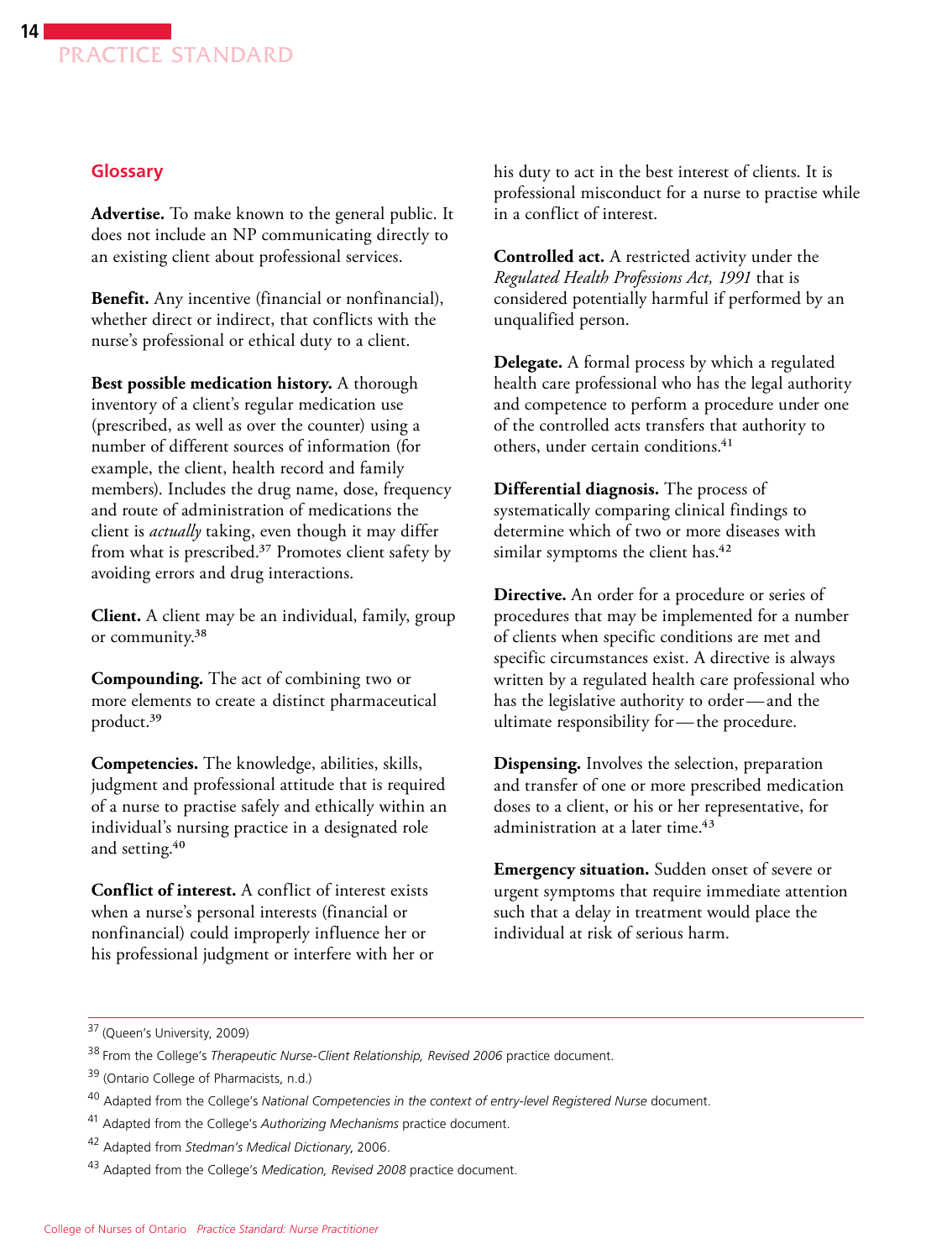**Identification number.** A number generated through a system established by employers to track medications and substances from the point at which they are procured to the point they are provided to a client. This number may or may not be applicable, depending on whether the employer has such a tracking system in place.

**Intraprofessional care.** The provision of comprehensive health care services by multiple members of the same profession (for example, a team of nurses) who work collaboratively to deliver quality care within and across settings.

**Medication.** A drug as defined by the *Drugs and Pharmacies Regulation Act*.

**Minor and episodic condition.** A short-term, acute and non-urgent illness that requires shortterm treatment and is not likely to be an indication of, or lead to, a more serious condition. Examples include a nonrecurring urinary tract infection and a nonrecurring upper respiratory tract infection in an otherwise healthy individual.

**Order**. An authorization or instruction for a procedure, treatment, medication or intervention to be provided to, or performed for, a client. An order is usually written (for example, in the health record, prescription or requisition); however, it can also be verbal (for example, during an emergency situation), or by telephone (for example, when the NP is not physically present). Orders involve the cognitive aspects of assessing and diagnosing clients to determine that the procedure, treatment, medication or intervention is warranted.

**Protected title.** A regulatory tool available to Colleges under the *Regulated Health Professions Act, 1991*. Title protection is used to limit the use of a professional title in the public interest. The titles: RN, RPN, NP, RN(EC) and "nurse" are legally protected.

**Scope of practice.** A legal concept defined by the profession's scope of practice statement in the *Nursing Act, 1991* and its access to specific controlled acts.

**Specialty certificate.** A College document issued to an NP that designates the client population for whom the NP is qualified to provide care. It is not meant to indicate one's clinical focus. The College currently registers three specialty certificates: NP-Adult, NP-Paediatrics and NP-Primary Health Care.

**Therapeutic professional relationship.** This relationship is established and maintained by the nurse and is the foundation for providing nursing services. The relationship is based on trust, respect, empathy, intimacy and the appropriate use of the nurse's inherent power. It is a broad term that refers to an association, in some way, of a nurse to a client. The relationship can be direct or indirect (for example, when authorizing directives).<sup>44</sup>

<sup>44</sup> Adapted from the College's *Authorizing Mechanisms* and *Therapeutic Nurse-Client Relationship, Revised 2006* practice documents.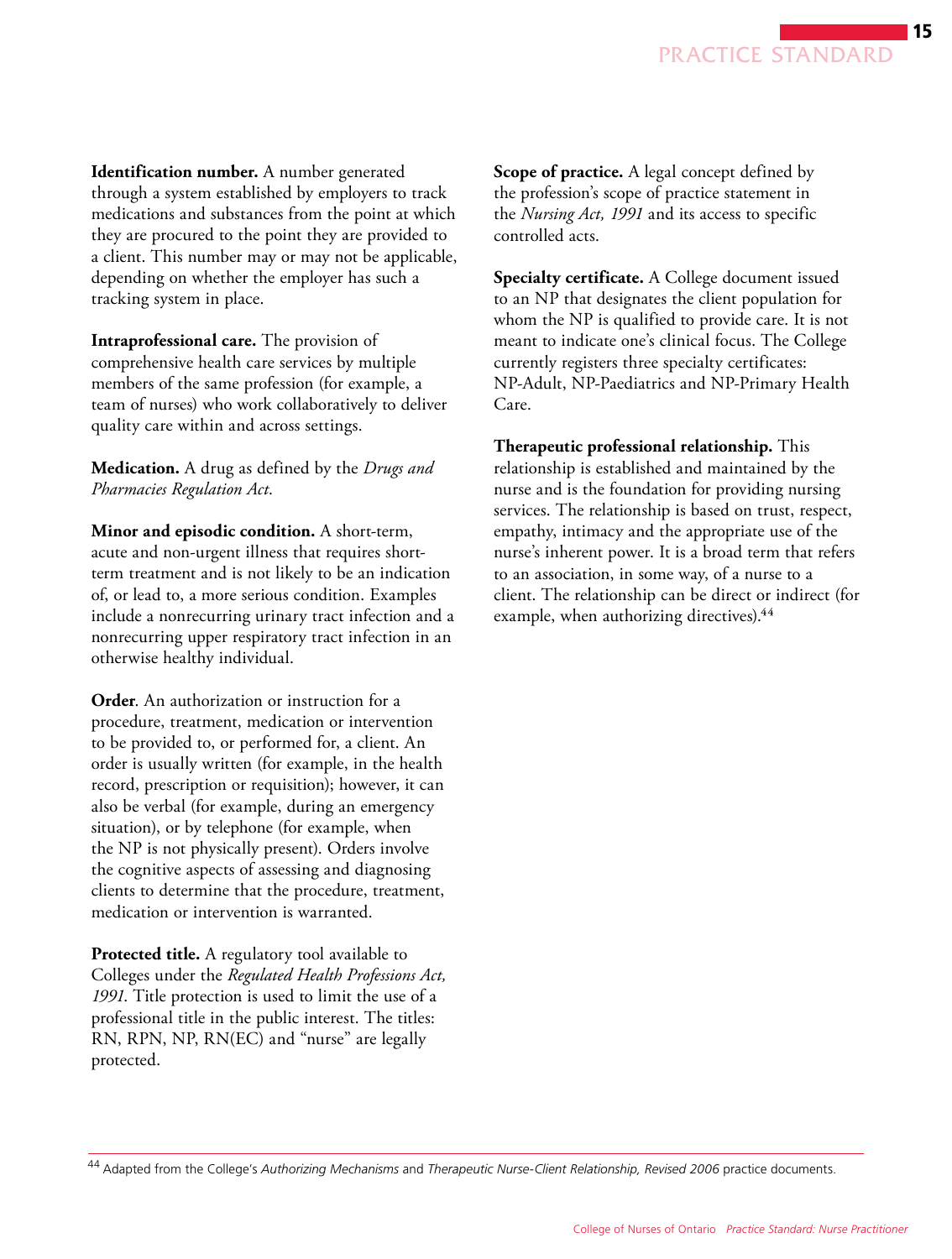## **Appendix: Medication Management and Storage for Nurse Practitioners in Independent Practice**

NPs in independent practice (those who are selfemployed) have some different accountabilities compared to NPs who are employees of hospitals, long-term care homes, community health centres, public health units and so on. As with any nurse in independent practice, self-employed NPs must learn the unique obligations associated with independent practice and should seek appropriate legal advice.

This appendix is not meant to address all of the considerations that apply to nurses in independent practice.45 Rather, it discusses the unique considerations that apply to NPs in independent practice because of their access to specific additional controlled acts. The expectations outlined below are in *addition* to those cited throughout the *Nurse Practitioner* practice standard.

NPs in independent practice who obtain and store a supply of medication—from which they dispense, sell, compound or administer to clients—are accountable for procuring the medication from a reputable and legitimate source. They are expected to consult a pharmacist to develop policies and procedures for the procurement and storage of medications, and to develop appropriate recordkeeping systems. Such procedures and recordkeeping systems include, but are not limited to:

- ensuring proper drug storage (for example, according to manufacturer directions)
- developing a systematic medication inventory system, including processes for removing expired medication
- using environmentally safe drug disposal methods
- maintaining the security and integrity of the medication inventory
- ensuring safe transport of medication (if applicable to the NP's practice)
- ensuring the availability of appropriate medication reference materials (for example, current

#### *Compendium of Pharmaceuticals and Specialties* and drug formularies)

- facilitating the ability to track the medication from the point of procurement to dispensation or administration to the client
- facilitating the ability to retrieve information about all medications dispensed, administered, sold and compounded over time, and
- retaining records of medication dispensed, administered, sold and compounded for a minimum of 10 years.

NPs ensure they have the proper infrastructure, equipment and supplies for safe and secure medication storage (for example, physical space, temperature controls and record-keeping software).

If NPs hire employees who are involved in the medication management system, then they are accountable for monitoring and ensuring employee compliance with established policies and procedures.46

NPs do not obtain or store controlled substances.

45 For more information, refer to the College's *Independent Practice* practice document at **www.cno.org/publications**.

<sup>46</sup> NPs are not authorized to delegate their authority to dispense, sell or compound medication.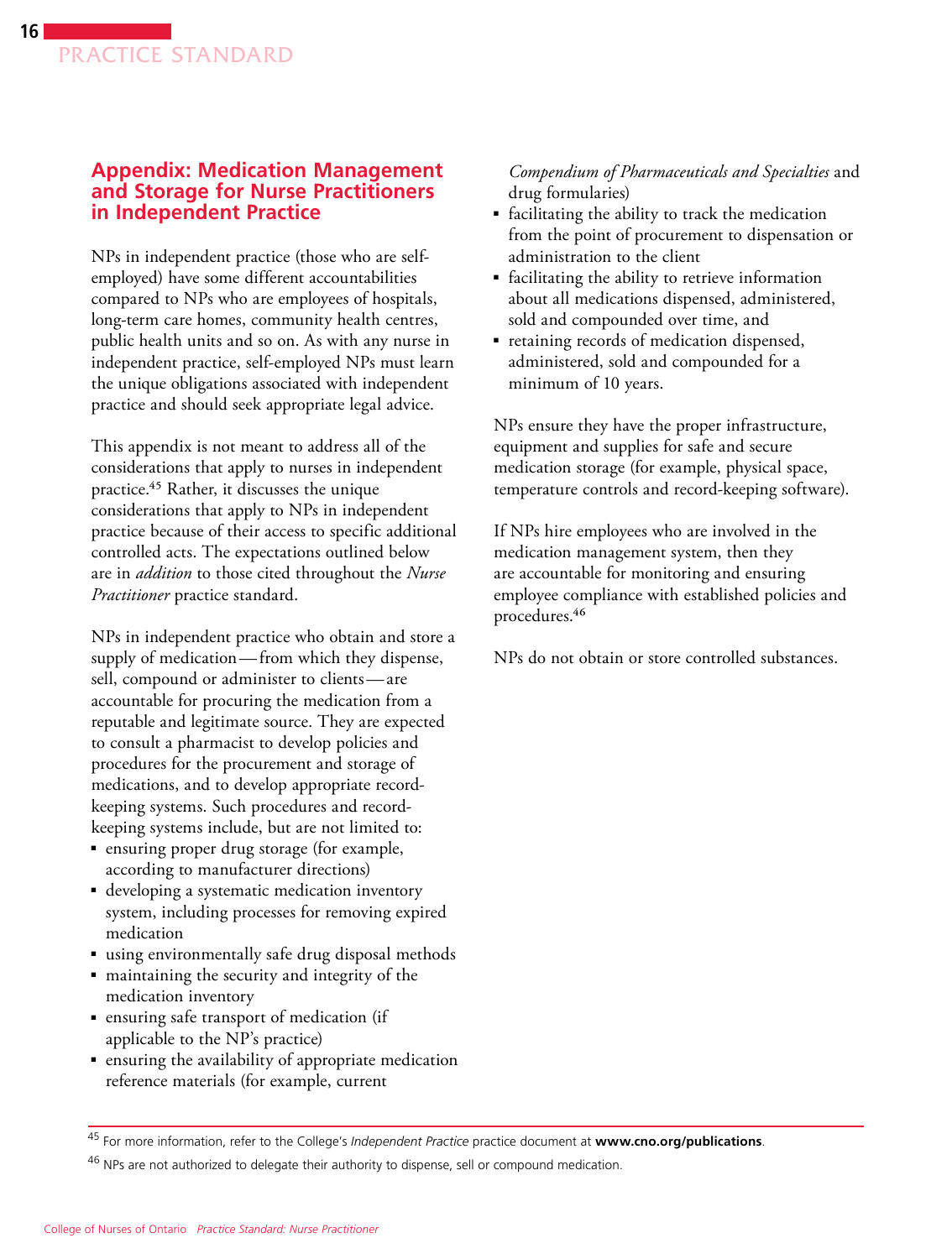

# **Decision Tree for NPs: Deciding to Perform a Controlled Act**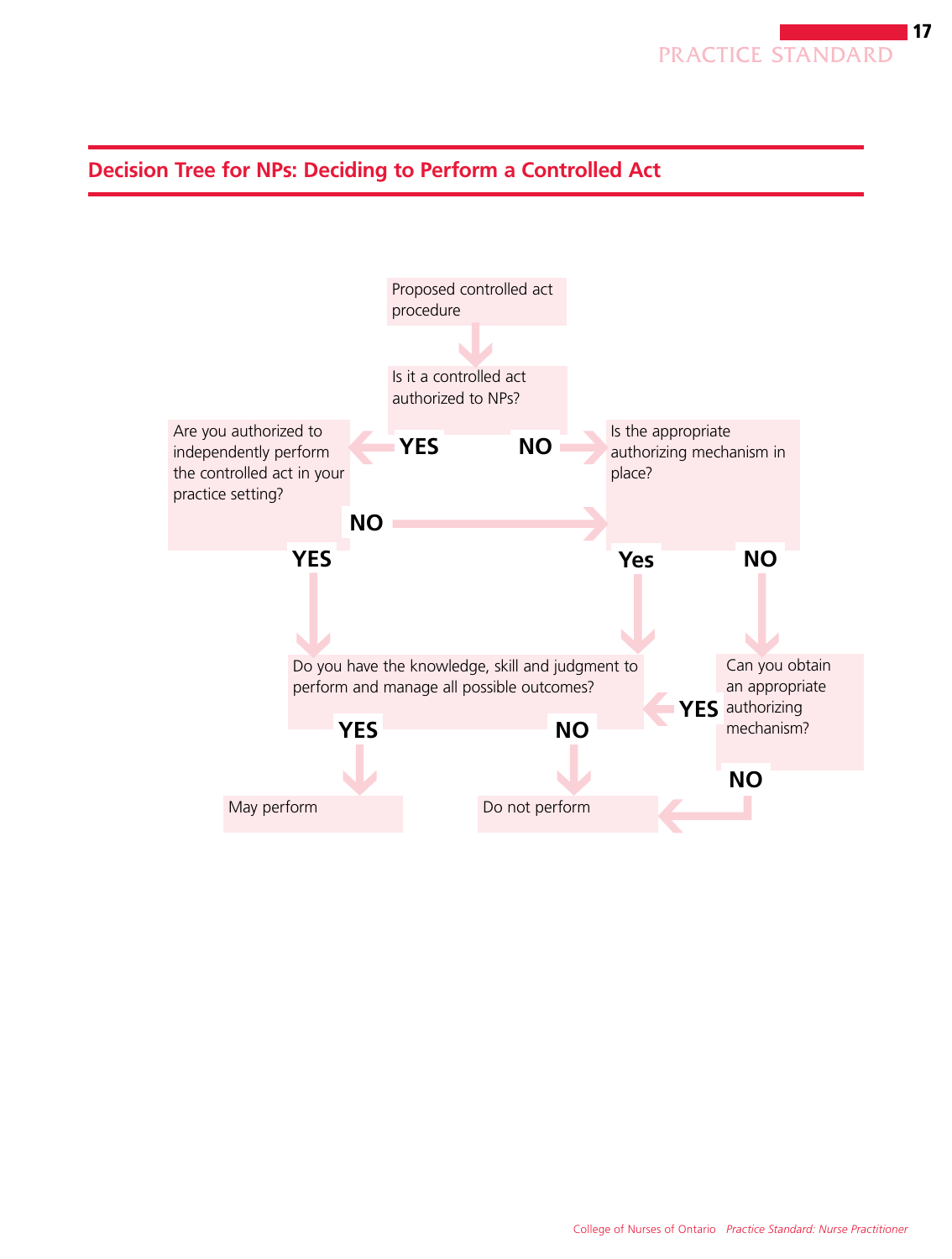

## **References**

All College documents can be found at **www.cno.org/publications**

- Canadian Health Services Research Foundation. (2006, June). *Teamwork in healthcare: Promoting effective teamwork in healthcare in Canada*. Retrieved from: www.chsrf.ca
- Canadian Interprofessional Health Collaborative (2010). *A National Interprofessional Competency Framework*. Retrieved from: www.cihc.ca
- Canadian Nurses Association. (2009, November). *The Nurse Practitioner, CNA Position Statement*. Retrieved from: www.cna-nurses.ca
- Canadian Nurses Association (2010, May). *Canadian Nurse Practitioner Core Competency Framework*. Ottawa, ON: Author. Retrieved from: www.cno.org/np
- College of Physicians and Surgeons of Ontario. (2011, February). *Test Results Management Policy*. Retrieved from: www.cpso.on.ca
- College of Registered Nurses of British Columbia. *Practice Standard for Registered Nurses and Nurse Practitioners*, *Conflict of Interest*. Retrieved from: www.crnbc.ca
- College of Nurses of Ontario. *National Competencies in the context of entry-level Registered Nurse practice*. Retrieved from: www.cno.org/publications
- Interprofessional Care Steering Committee (2007). *Interprofessional Care: A Blueprint for Action in Ontario*. Retrieved from: www.healthforceontario.ca
- Ontario College of Family Physicians (2000). Way, Daniel; Jones, Linda; Busing, Nick. *Collaboration in Primary Care Family Doctors and Nurse Practitioners Delivering Shared Care*. Retrieved from: www.ocfp.on.ca
- Ontario College of Pharmacists. (n.d.). *Delegation of Dispensing (to Nurses)*. Retrieved from www. ocpinfo.com
- Queen's University (2009). Office of Interprofessional Education and Practice. *Medication Reconciliation: A Learning Guide*. Retrieved from: www.queensu.ca/
- Differential diagnosis. (2006). In M.B. Pugh et al. (Ed). *Stedman's Medical Dictionary* (28th ed.). [STAT!Ref Online Electronic Medical Library version]. Retrieved from http://online.statref.com
- College of Registered Nurses of British Columbia (2010). *Medication Inventory Management.* Retrieved from: www.crnbc.ca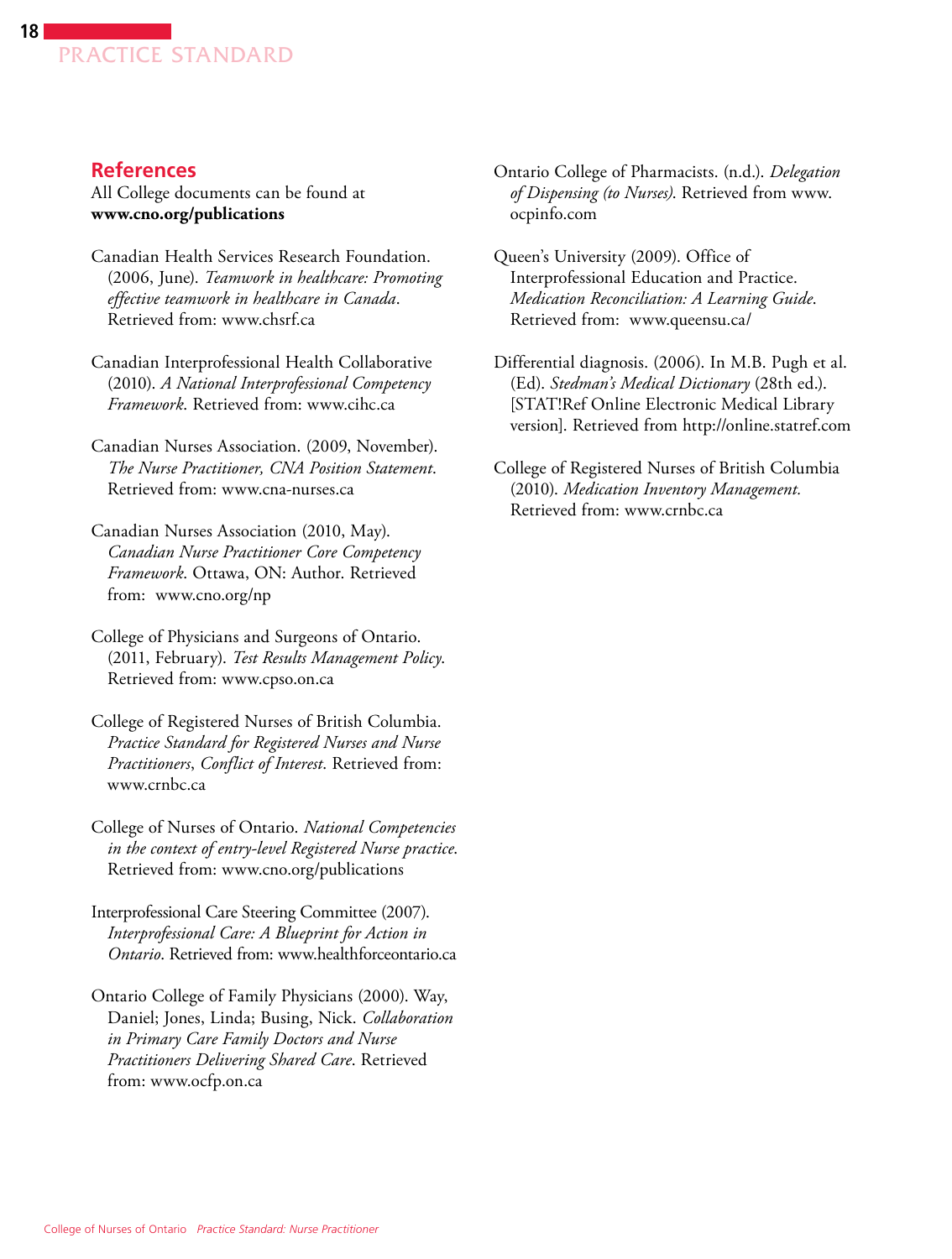